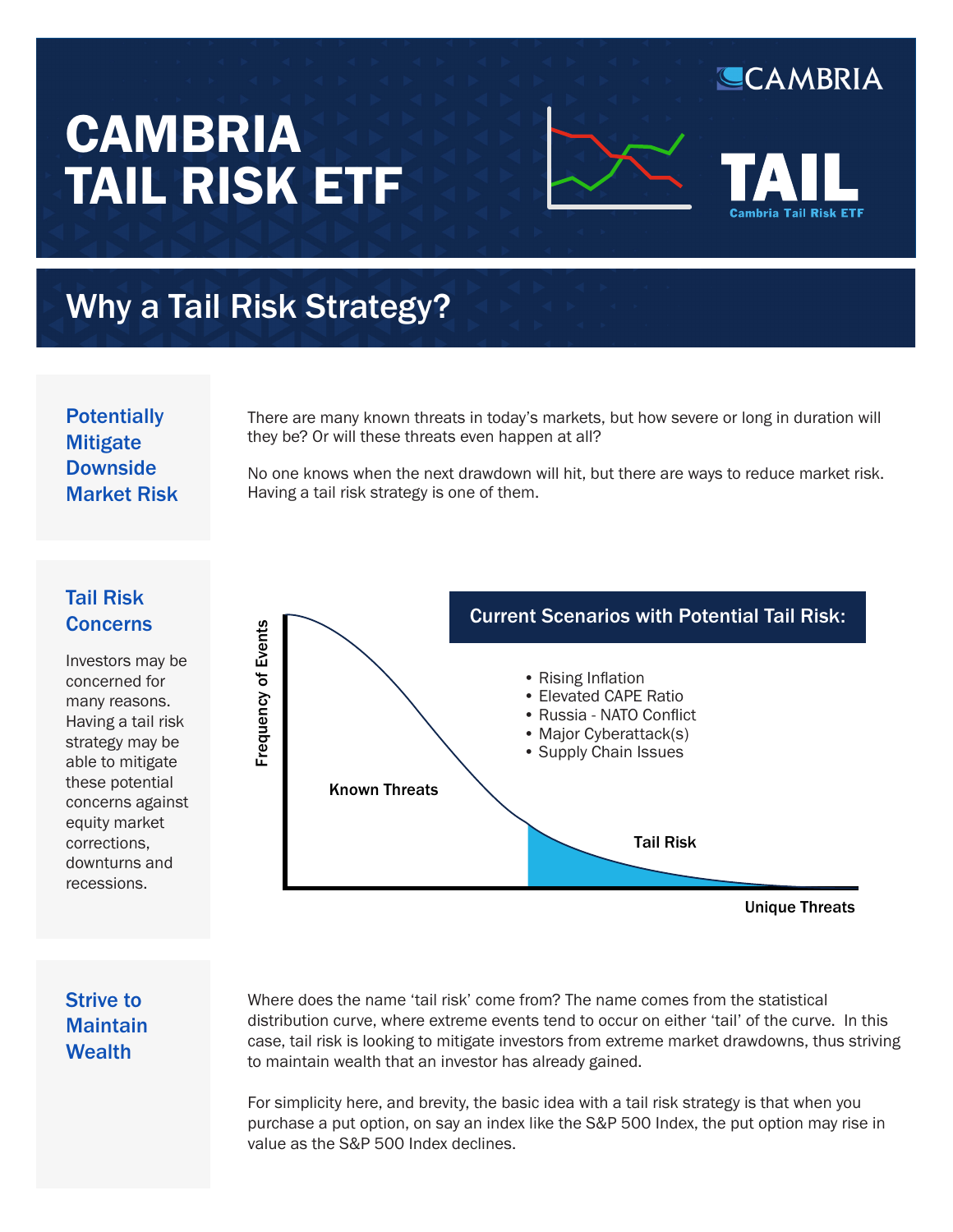## Why TAIL?

#### Low Cost **Option**

TAIL is one of the lowest cost options in Morningstar's Trading - Inverse Equity Category As of 3/31/2022

#### TAIL Net Expense Ratio vs Category Average





### Laddered **Option** Portfolio

TAIL systematically purchases put options ranging from 1 to 16 months to expiration to offer a potential hedge against market exposure.





### US Treasury Bonds & TIPS

Put options are paired with US Treasury Bonds and Treasury Inflation Protected Securities to potentially mitigate downside risk and possibly provide income to the portfolio, while TIPS serve to potentially guard against rising inflation.

#### Fund Performance

Standardized Performance as of March 31, 2022

|                                                | 1 Year     | 3 Year    | 5 Year                   | <b>Annualized</b><br><b>Since Inception</b> |
|------------------------------------------------|------------|-----------|--------------------------|---------------------------------------------|
| Cambria Tail Risk ETF NAV                      | $-10.84\%$ | $-5.81%$  | ٠                        | $-6.92%$                                    |
| Cambria Tail Risk ETF Price                    | $-10.58%$  | $-5.78\%$ | $\overline{\phantom{a}}$ | $-6.87%$                                    |
| <b>Bloomberg Barclays Short Treasury Index</b> | $-0.12%$   | 0.88%     | 1.18%                    | 1.18%                                       |

SOURCE: Morningstar. Gross and net expense ratio: 0.59%. Inception date: 4/6/17. Past performance does not guarantee future results. Shortterm results may not be indicative of long-term performance. Cannot invest directly in an index.

**The performance data quoted represents past performance. Past performance does not guarantee future results. The investment return and principal value of an investment will fluctuate so that an investor's shares, when redeemed, may be worth more or less than their original cost and current performance may be lower or higher than the performance quoted. For performance data current to the most recent mont end, please call 855-383-4636 (ETF INFO) or visit www.cambriafunds.com**

Shares are bought and sold at market price (closing price) not net asset value (NAV) are not individually redeemed from the Fund. Market price returns are based on the midpoint of the bid/ask spread at 4:00 pm Eastern Time (when NAV is normally determined), and do not represent the return you would receive if you traded at other times.